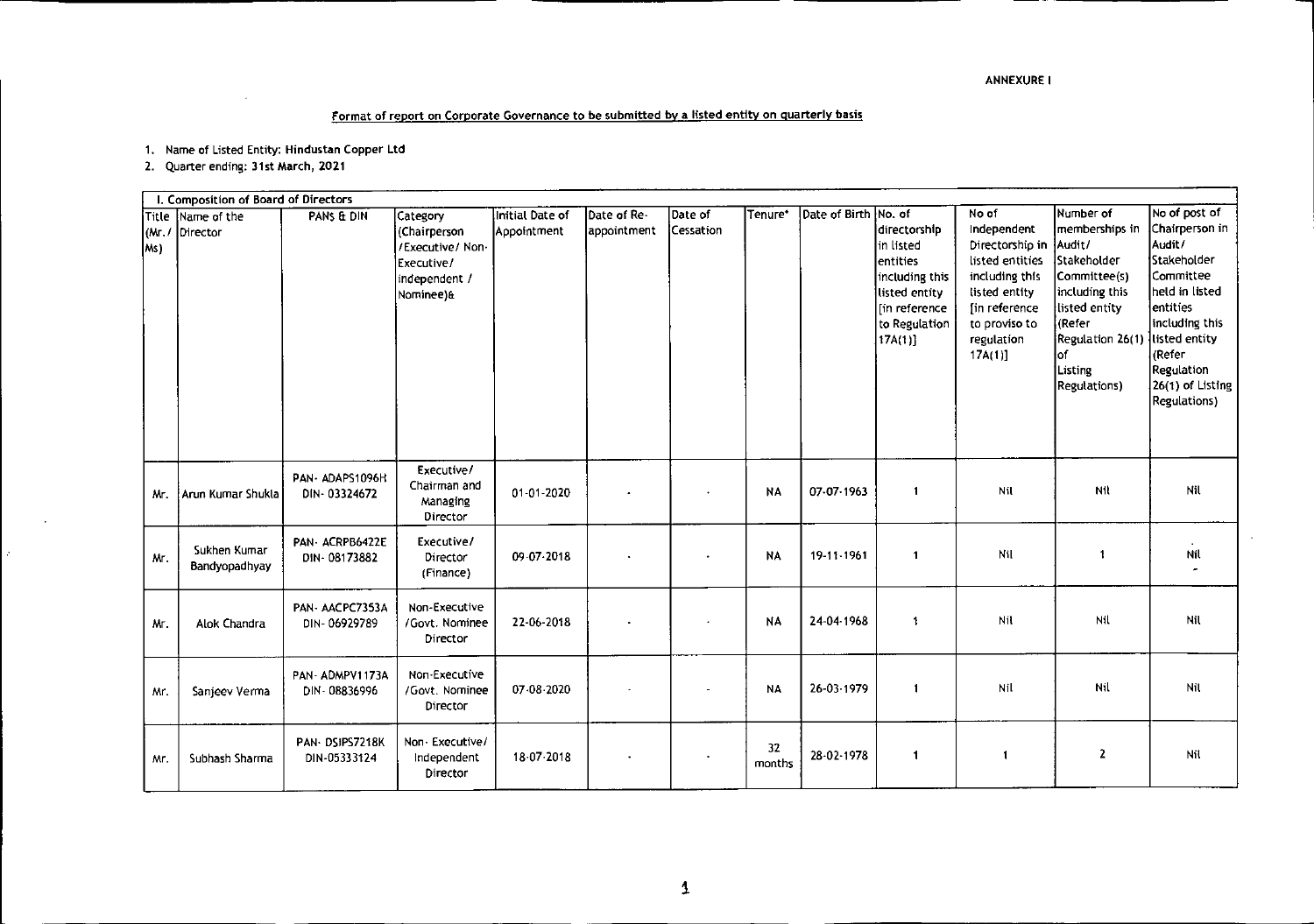| Mr. | R Kalyansundaram                | PAN- AHWPK2133M<br>DIN-08518006                                                                                                                                                                                                                                                                                                                                                                                                                                                                                                                                                                                                                                                                                  | Non-Executive/<br>Independent<br>Director        | 22-07-2019 |  |  | 20<br>months | 06-05-1963 | 1 |  | $\overline{\phantom{a}}$ |    |
|-----|---------------------------------|------------------------------------------------------------------------------------------------------------------------------------------------------------------------------------------------------------------------------------------------------------------------------------------------------------------------------------------------------------------------------------------------------------------------------------------------------------------------------------------------------------------------------------------------------------------------------------------------------------------------------------------------------------------------------------------------------------------|--------------------------------------------------|------------|--|--|--------------|------------|---|--|--------------------------|----|
| Mr. | Pawan Kumar<br>Dhawan           | PAN-ACWPD8193P<br>DIN-07327568                                                                                                                                                                                                                                                                                                                                                                                                                                                                                                                                                                                                                                                                                   | Non-Executive/<br>Independent<br>Director        | 22 07 2019 |  |  | 20<br>months | 15-07-1964 |   |  |                          |    |
| Mr. | <b>8alwinder Singh</b><br>Canth | PAN-A8DPC4728M<br>DIN-07239321                                                                                                                                                                                                                                                                                                                                                                                                                                                                                                                                                                                                                                                                                   | Non-Executive/<br>Independent<br><b>Oirector</b> | 22 07 2019 |  |  | 20<br>months | 26-01-1958 |   |  | Nil                      | NI |
|     |                                 | Whether Regular chairperson appointed: Yes<br>Whether Chairperson is related to managing director or CEO: Shri Arun Kumar Shukla is the Chairman and Managing Director, Hindustan Copper Ltd with effect from<br>1.1.2020,<br>s PAN of any director would not be displayed on the website of Stock Exchange<br>a Category of directors means executive/non-executive/independent/Nominee. if a director fits into more than one category write all categories separating them with hyphen<br>* to be filled only for Independent Oirector. Tenure would mean total period from which Independent director is serving on Board of directors of the listed entity in continuity<br>without any cooling off period. |                                                  |            |  |  |              |            |   |  |                          |    |
|     |                                 |                                                                                                                                                                                                                                                                                                                                                                                                                                                                                                                                                                                                                                                                                                                  |                                                  |            |  |  |              |            |   |  |                          |    |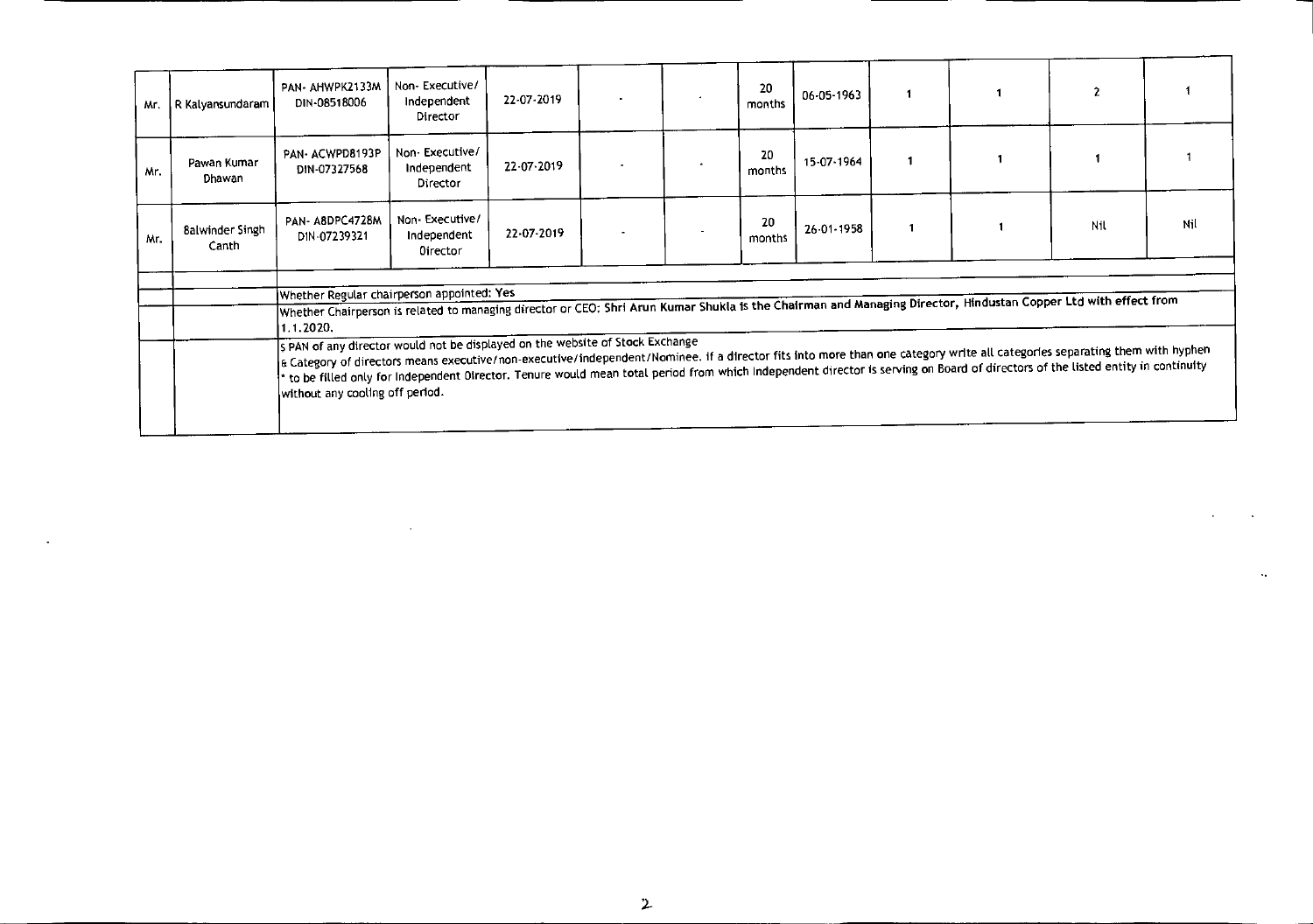| II. Composition of Committees                                                                                                                                              |                                          |                                    |                                                                                                |                     |                      |
|----------------------------------------------------------------------------------------------------------------------------------------------------------------------------|------------------------------------------|------------------------------------|------------------------------------------------------------------------------------------------|---------------------|----------------------|
| Name of Committee                                                                                                                                                          | Whether Regular chairperson<br>appointed | Name of Committee<br>members       | Category (Chairperson/ Executive/<br>Non-Executive/independent/<br>Nominee) 5                  | Date of Appointment | Date of<br>Cessation |
| 1. Audit Committee                                                                                                                                                         | Yes                                      | Shri Pawan Kumar Dhawan            | Chairperson/ Non- Executive/<br>independent Director                                           | 15-11-2019          |                      |
|                                                                                                                                                                            |                                          | Shri Subhash Sharma                | Member / Non- Executive/<br>independent Director                                               | 07-12-2018          |                      |
|                                                                                                                                                                            |                                          | Shri R Kalyansundaram              | Member / Non- Executive/<br>independent Director                                               | 15-11-2019          |                      |
| 2. Nomination & Remuneration Committee                                                                                                                                     | <b>Yes</b>                               | Shri Subhash Sharma                | Chairperson/ Non- Executive/<br>independent Director                                           | 07-12-2018          |                      |
|                                                                                                                                                                            |                                          | Shri R Kalyansundaram              | Member / Non-Executive/<br>independent Director                                                | 15-11-2019          |                      |
|                                                                                                                                                                            |                                          | Shri Balwinder Singh Canth         | Member / Non- Executive/<br>independent Director                                               | 15-11-2019          |                      |
| 3. Risk Management Committee (if applicable)                                                                                                                               | Yes                                      | Shri Sukhen Kumar<br>Bandyopadhyay | Chairperson/ Executive/ Director<br>(Finance) and Addl Charge Director<br>(Mining)             | 07-12-2018          |                      |
|                                                                                                                                                                            |                                          | Shri Arun Kumar Shukla             | Member / Executive/ Chairman and<br>Managing Director and Addl Charge<br>Director (Operations) | 07-12-2018          |                      |
|                                                                                                                                                                            |                                          | Shri R Kalyansundaram              | Member / Non- Executive/<br>independent Director                                               | 15-09-2020          |                      |
|                                                                                                                                                                            |                                          | Shri Balwinder Singh Canth         | Member / Non- Executive/<br>independent Director                                               | 15-09-2020          |                      |
|                                                                                                                                                                            |                                          | Shri Sunil Parashar                | Head of M&C department                                                                         | $31 - 12 - 2019$    |                      |
| 4. Stakeholders Relationship Committee                                                                                                                                     | Yes                                      | Shri R Kalyansundaram              | Chairperson/ Non- Executive/<br>independent Director                                           | 15-11-2019          |                      |
|                                                                                                                                                                            |                                          | Shri Subhash Sharma                | Member/ Non-Executive/<br>independent Director                                                 | 07 12 2018          |                      |
|                                                                                                                                                                            |                                          | Shri Sukhen Kumar<br>Bandyopadhyay | Member / Executive/ Director<br>(Finance)                                                      | 07-12-2018          |                      |
| 5. Corporate Social Responsibility Committee                                                                                                                               | Yes                                      | Shri Balwinder Singh Canth         | Chairman / Non Executive/<br>independent Director                                              | 15-11-2019          |                      |
|                                                                                                                                                                            |                                          | Shri Pawan Kumar Dhawan            | Member/ Non- Executive/<br>independent Director                                                | 15-11-2019          |                      |
|                                                                                                                                                                            |                                          | Shri Sukhen Kumar<br>Bandyopadhyay | Member / Executive/ Director<br>(Finance)                                                      | 01-06-2020          |                      |
| a Category of directors means executive/non-executive/independent/Nominee. if a director fits into more than one category write all categories separating them with hyphen |                                          |                                    |                                                                                                |                     |                      |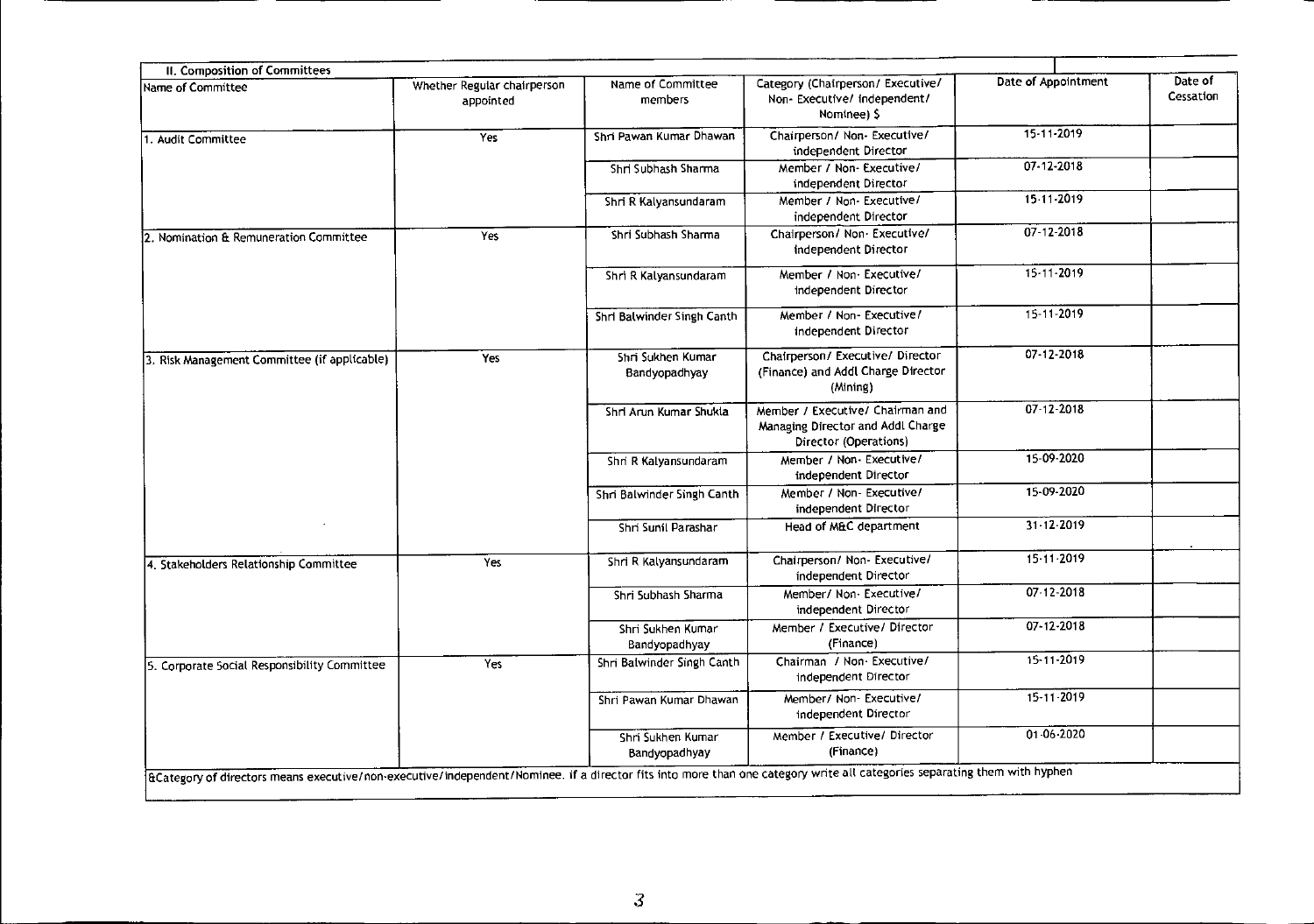| Date(s) of Meeting (if<br>Date(s) of Meeting (if any) in the<br>any) in the previous<br>relevant quarter<br>quarter |                                                                                                                                     |                              | Quorum met* | Number of Directors present*<br>Whether requirement of |                              | Number of independent directors present"                       |     | Maximum gap<br>between any<br>two<br>consecutive (in<br>number of<br>days) |    |
|---------------------------------------------------------------------------------------------------------------------|-------------------------------------------------------------------------------------------------------------------------------------|------------------------------|-------------|--------------------------------------------------------|------------------------------|----------------------------------------------------------------|-----|----------------------------------------------------------------------------|----|
| 29.10.2020                                                                                                          | 22.1.2021                                                                                                                           |                              | Yes         |                                                        |                              | 8                                                              | 4   |                                                                            | 50 |
| 10.11.2020                                                                                                          | 3.2.2021                                                                                                                            |                              |             | Yes                                                    |                              | 8                                                              | 4   |                                                                            | 11 |
| 2.12.2020                                                                                                           |                                                                                                                                     |                              |             |                                                        |                              |                                                                |     |                                                                            |    |
| to be filled in only for the current quarter meetings                                                               |                                                                                                                                     |                              |             |                                                        |                              |                                                                |     |                                                                            |    |
| IV. Meetings of Committees                                                                                          |                                                                                                                                     |                              |             |                                                        |                              |                                                                |     |                                                                            |    |
| Date(s) of meeting of the<br>committee in the<br>relevant quarter                                                   | Whether<br>requirement of<br>Quorum met<br>(details)*                                                                               | Number of Directors present" |             | Number of independent<br>directors present*            |                              | Date(s) of meeting of the committee<br>in the previous quarter |     | Maximum gap between any two consecutive<br>meetings in number of days*     |    |
| Audit Committee                                                                                                     |                                                                                                                                     |                              |             |                                                        |                              |                                                                |     |                                                                            |    |
| 3.2.2021                                                                                                            | Yes                                                                                                                                 | $\overline{\mathbf{3}}$      |             | 3                                                      |                              | 10.11.2020                                                     |     | 84                                                                         |    |
| Corporate Social Responsibility Committee                                                                           |                                                                                                                                     |                              |             |                                                        |                              |                                                                |     |                                                                            |    |
| 24.3.2021                                                                                                           | Yes                                                                                                                                 | 3                            |             | Nil<br>$\overline{2}$                                  |                              | <b>NA</b>                                                      |     |                                                                            |    |
| Nomination and Remuneration Committee                                                                               |                                                                                                                                     |                              |             |                                                        |                              |                                                                |     |                                                                            |    |
| 24.3.2021                                                                                                           | Yes                                                                                                                                 | $\overline{3}$               |             |                                                        | 09.11.2020<br>$\overline{3}$ |                                                                | 134 |                                                                            |    |
| Stakeholders Relationship Committee                                                                                 |                                                                                                                                     |                              |             |                                                        |                              |                                                                |     |                                                                            |    |
| 24.3.2021                                                                                                           | Yes                                                                                                                                 | $\mathbf{3}$                 |             | $\mathbf{2}$                                           |                              | Nil                                                            |     | <b>NA</b>                                                                  |    |
| Risk Management Committee                                                                                           |                                                                                                                                     |                              |             |                                                        |                              |                                                                |     |                                                                            |    |
| Nil                                                                                                                 | <b>NA</b>                                                                                                                           | <b>NA</b>                    |             | <b>NA</b>                                              |                              | 28.10.2020                                                     |     | <b>NA</b>                                                                  |    |
|                                                                                                                     | This information has to be mandatorily be given for audit committee, for rest of the committees giving this information is optional |                              |             |                                                        |                              |                                                                |     |                                                                            |    |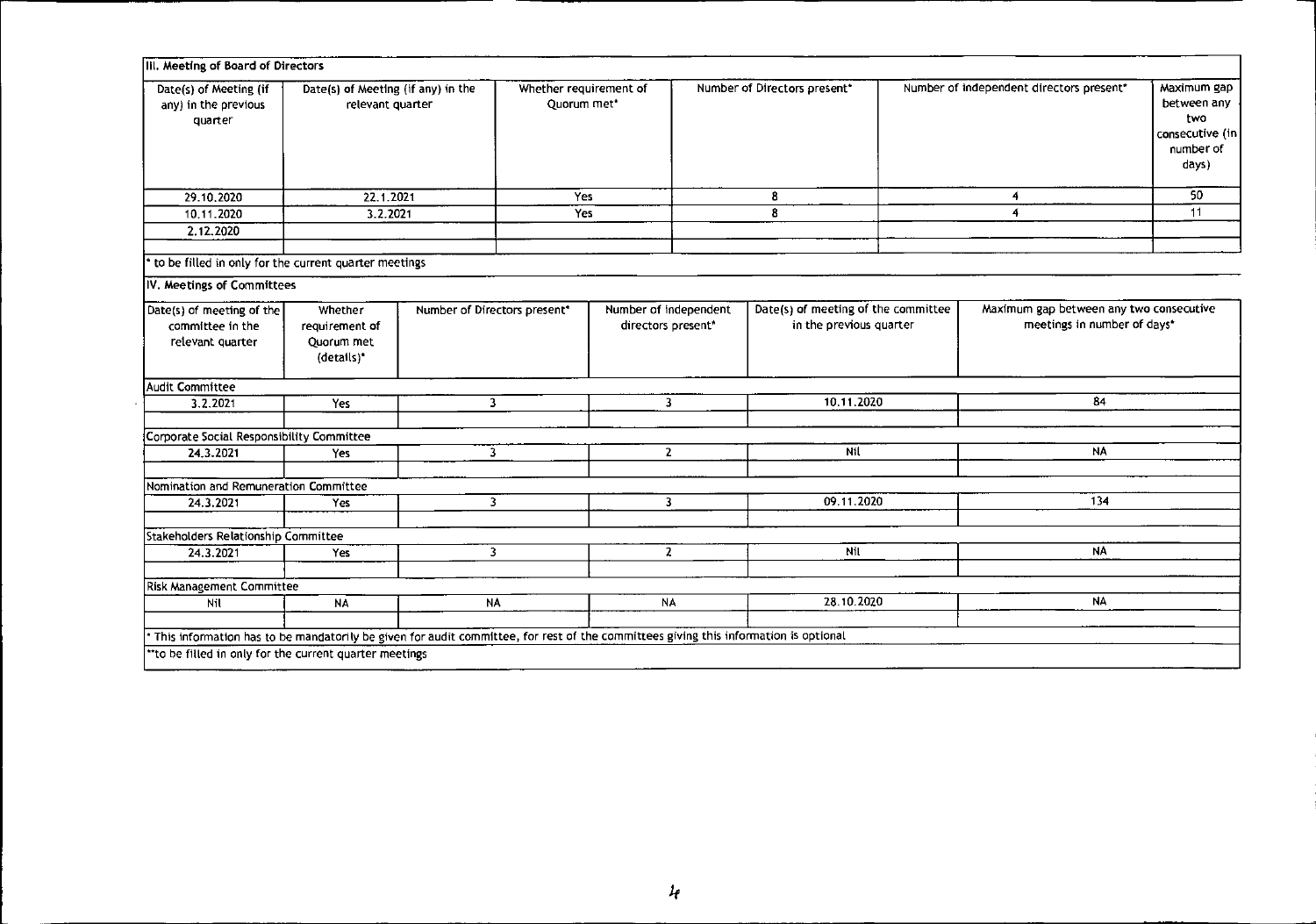| V. Related Party Transactions                                                                                                                                                                                                                                                                                                                                                                                                                                                                                                                                                                                                                                                                                                                                                                                                                                                                                                                                                                                                                                                                                                                                                                                                                                                                                                    |                               |  |  |
|----------------------------------------------------------------------------------------------------------------------------------------------------------------------------------------------------------------------------------------------------------------------------------------------------------------------------------------------------------------------------------------------------------------------------------------------------------------------------------------------------------------------------------------------------------------------------------------------------------------------------------------------------------------------------------------------------------------------------------------------------------------------------------------------------------------------------------------------------------------------------------------------------------------------------------------------------------------------------------------------------------------------------------------------------------------------------------------------------------------------------------------------------------------------------------------------------------------------------------------------------------------------------------------------------------------------------------|-------------------------------|--|--|
| Subject                                                                                                                                                                                                                                                                                                                                                                                                                                                                                                                                                                                                                                                                                                                                                                                                                                                                                                                                                                                                                                                                                                                                                                                                                                                                                                                          | Compliance status (Yes/No/NA) |  |  |
| Whether prior approval of audit committee obtained                                                                                                                                                                                                                                                                                                                                                                                                                                                                                                                                                                                                                                                                                                                                                                                                                                                                                                                                                                                                                                                                                                                                                                                                                                                                               | NA.                           |  |  |
| Whether shareholder approval obtained for material RPT                                                                                                                                                                                                                                                                                                                                                                                                                                                                                                                                                                                                                                                                                                                                                                                                                                                                                                                                                                                                                                                                                                                                                                                                                                                                           | NA                            |  |  |
| Whether details of RPT entered into pursuant to omnibus approval have been reviewed by the Audit Committee                                                                                                                                                                                                                                                                                                                                                                                                                                                                                                                                                                                                                                                                                                                                                                                                                                                                                                                                                                                                                                                                                                                                                                                                                       | <b>NA</b>                     |  |  |
| Mote:                                                                                                                                                                                                                                                                                                                                                                                                                                                                                                                                                                                                                                                                                                                                                                                                                                                                                                                                                                                                                                                                                                                                                                                                                                                                                                                            |                               |  |  |
| In the column "Compliance Status", compliance or non-compliance may be indicated by Yes/No/N.A For example, if the Board has been composed in accordance with the requirements of Listing<br>Regulations, "Yes" may be indicated. Similarly, in case the Listed Entity has no related party transactions, the words "N.A." may be indicated.<br>If status is "No" details of non-compliance may be givenhere.                                                                                                                                                                                                                                                                                                                                                                                                                                                                                                                                                                                                                                                                                                                                                                                                                                                                                                                    |                               |  |  |
| VI. Affirmations                                                                                                                                                                                                                                                                                                                                                                                                                                                                                                                                                                                                                                                                                                                                                                                                                                                                                                                                                                                                                                                                                                                                                                                                                                                                                                                 |                               |  |  |
| The composition of Board of Directors was not in terms of SEBI (Listing obligations and disclosure requirements) Regulations, 2015 due to absence of women director on the Board w.e.f. 16.11.2019<br>The composition of the following committees is in terms of SEBI (Listing Obligations and Disclosure Requirements) Regulations, 2015<br>l2.<br>a. Audit Committee<br>b. Nomination & Remuneration Committee<br>c. Stakeholders Relationship Committee<br>d. Risk management committee (applicable to the top 500 listed entities)<br>The committee members have been made aware of their powers, role and responsibilities as specified in SEBI (Listing obligations and disclosure requirements) Regulations, 2015.<br>4. The meetings of the board of directors and the above committees have been conducted in the manner as specified in SEBI (Listing Obligations and Disclosure Requirements)<br>Regulations, 2015.<br>5. This report and/or the report submitted in the previous quarter has been placed before Board of Directors. Any comments/observations/advice of the board of directors may be<br>mentioned here: Report for the previous quarter ended 31.12.2020 was placed in the Board meeting held on 22.1.2021 and report for the quarter ended 31.3.2021 shall be placed in the next<br>Board meeting, |                               |  |  |
| Compliance Officer/ ED (Company Secretary)<br>Mote:<br>Information at Table I and II above need to be necessarily given in 1st quarter of each financial year. However if there is no change of information in subsequent quarter(s) of that financial year, this<br>information may not be given by Listed entity and instead a statement "same as previous quarter" may be given.                                                                                                                                                                                                                                                                                                                                                                                                                                                                                                                                                                                                                                                                                                                                                                                                                                                                                                                                              |                               |  |  |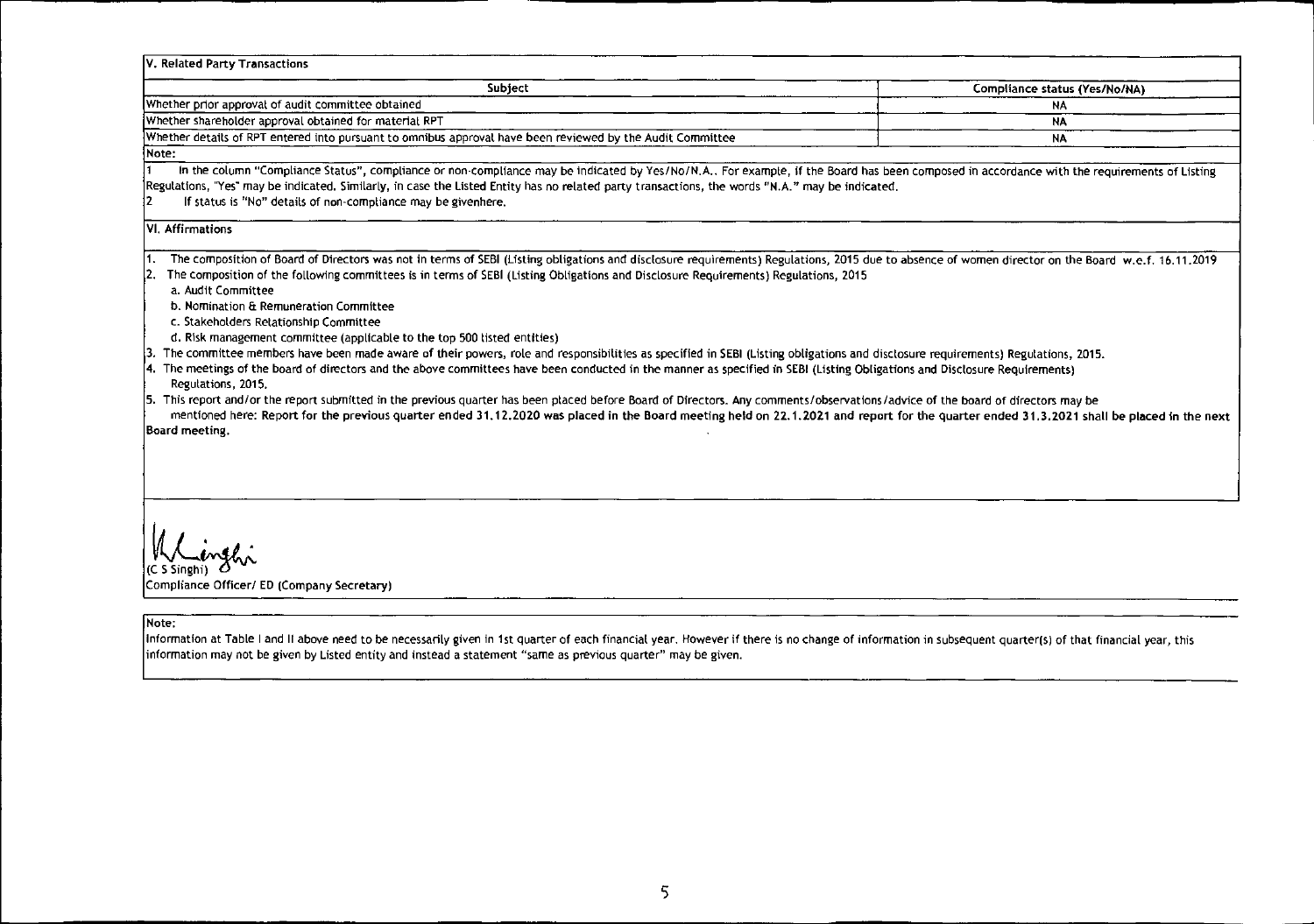Format to be submitted by listed entity at the end of the financial year (for the whole of financial year)

 $\bullet$ 

| I. Disclosure on website in terms of Listing Regulations                                                                                                                                        |                                                      |                                                                  |
|-------------------------------------------------------------------------------------------------------------------------------------------------------------------------------------------------|------------------------------------------------------|------------------------------------------------------------------|
| Item                                                                                                                                                                                            | Compliance status<br>(Yes/No/NA)<br>refer note below | If Yes provide link to website.<br>If No / NA<br>provide reasons |
| As per regulation 46(2) of the LODR:                                                                                                                                                            |                                                      |                                                                  |
| a) Details of business                                                                                                                                                                          | Yes                                                  | www.hindustancopper.com                                          |
| b) Terms and conditions of appointment of independent directors                                                                                                                                 | Yes                                                  | www.hindustancopper.com                                          |
| c) Composition of various committees of board of directors                                                                                                                                      | Yes                                                  | www.hindustancopper.com                                          |
| d) Code of conduct of board of directors and senior management personnel                                                                                                                        | Yes                                                  | www.hindustancopper.com                                          |
| e) Details of establishment of vigil mechanism/ Whistle Blower policy                                                                                                                           | Yes                                                  | www.hindustancopper.com                                          |
| f) Criteria of making payments to non-executive directors                                                                                                                                       | Yes                                                  | www.hindustancopper.com                                          |
| g) Policy on dealing with related party transactions                                                                                                                                            | Yes                                                  | www.hindustancopper.com                                          |
| h) Policy for determining 'material' subsidiaries                                                                                                                                               | NA                                                   |                                                                  |
| Ii) Details of familiarization programmes imparted to independent directors                                                                                                                     | Yes                                                  | www.hindustancopper.com                                          |
| 1) Email address for grievance redressal and other relevant details                                                                                                                             | Yes                                                  | www.hindustancopper.com                                          |
| (k) Contact information of the designated officials of the listed entity who are<br>responsible for assisting and handling investor grievances                                                  | Yes                                                  | www.hindustancopper.com                                          |
| (1) Financial results                                                                                                                                                                           | Yes                                                  | www.hindustancopper.com                                          |
| m) Shareholding pattern                                                                                                                                                                         | Yes                                                  | www.hindustancopper.com                                          |
| n) Details of agreements entered into with the media companies and/or their<br>associates                                                                                                       | NA                                                   |                                                                  |
| o) Schedule of analyst or institutional investor meet and presentations made<br>by the listed entity to analysts or institutional investors simultaneously with<br>submission to stock exchange | Yes                                                  | www.hindustancopper.com                                          |
| p) New name and the old name of the listed entity                                                                                                                                               | <b>NA</b>                                            |                                                                  |
| q) Advertisements as per regulation 47 (1)                                                                                                                                                      | Yes                                                  | www.hindustancopper.com                                          |
| r) Credit rating or revision in credit rating obtained by the entity for all its<br>outstanding instruments                                                                                     | Yes                                                  | www.hindustancopper.com                                          |
| s) Separate audited financial statements of each subsidiary of the listed<br>entity in respect of a relevant financial year                                                                     | Yes                                                  | www.hindustancopper.com                                          |
| As per other regulations of the LODR:                                                                                                                                                           |                                                      | <u>www.hindustancopper.com</u>                                   |
| a) Whether company has provided information under separate section on its<br>website as per Regulation 46(2)                                                                                    | Yes                                                  | www.hindustancopper.com                                          |
| b) Materiality Policy as per Regulation 30                                                                                                                                                      | Yes                                                  | www.hindustancopper.com                                          |
| c) Dividend Distribution policy as per Regulation 43A (as applicable)                                                                                                                           | Yes                                                  | www.hindustancopper.com                                          |
|                                                                                                                                                                                                 |                                                      |                                                                  |

It is certified that these contents on the website of the listed entity are correct.

 $\ddot{\phantom{a}}$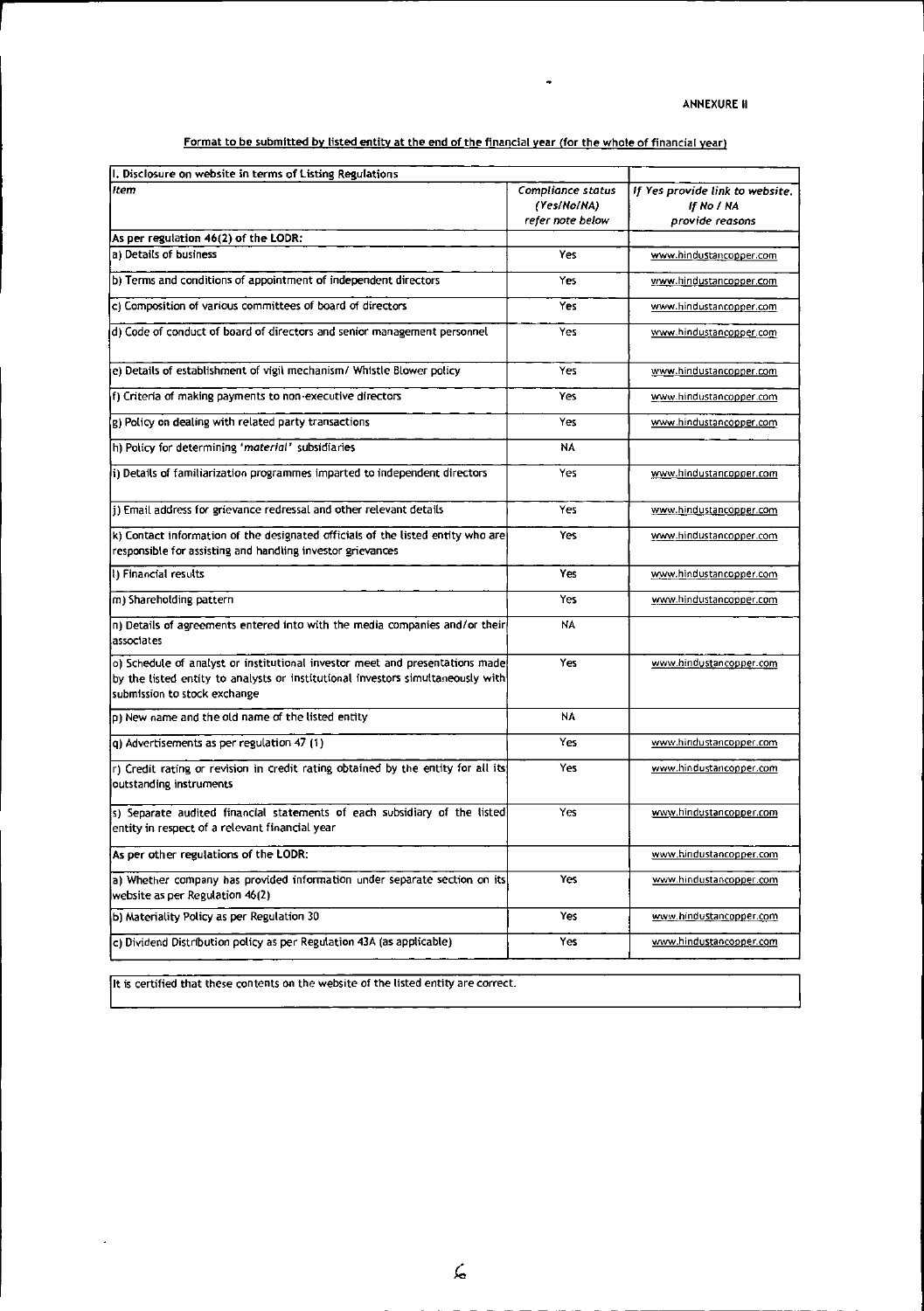| II Annual Affirmations                                                                                                 |                                      |                                                                                                                                                                                                                                           |
|------------------------------------------------------------------------------------------------------------------------|--------------------------------------|-------------------------------------------------------------------------------------------------------------------------------------------------------------------------------------------------------------------------------------------|
| <b>Particulars</b>                                                                                                     | <b>Regulation Number</b>             | Compliance status (Yes/No/NA)<br>refer note below                                                                                                                                                                                         |
| Independent director(s) have been appointed in terms of specified criteria of<br>'independence' and / or 'eligibility' | 16(1)(b) & 25(6)                     | Yes                                                                                                                                                                                                                                       |
| Board composition                                                                                                      | 17(1), 17(1A) & 17(1B)               | No<br>(The composition of Board of<br>Directors is not in terms of Reg.<br>17(1) of SEBI (Listing obligations<br>and disclosure requirements)<br>Regulations, 2015 due to<br>absence of women director on<br>the Board w.e.f. 16.11.2019) |
| Meeting of board of directors                                                                                          | 17(2)                                | Yes                                                                                                                                                                                                                                       |
| Quorum of board meeting                                                                                                | 17(2A)                               | Yes                                                                                                                                                                                                                                       |
| Review of Compliance Reports                                                                                           | 17(3)                                | Yes                                                                                                                                                                                                                                       |
| Plans for orderly succession for appointments                                                                          | 17(4)                                | Yes                                                                                                                                                                                                                                       |
| Code of Conduct                                                                                                        | 17(5)                                | Yes                                                                                                                                                                                                                                       |
| Fees/compensation                                                                                                      | 17(6)                                | Yes                                                                                                                                                                                                                                       |
| Minimum Information                                                                                                    | 17(7)                                | Yes                                                                                                                                                                                                                                       |
| Compliance Certificate                                                                                                 | 17(8)                                | Yes                                                                                                                                                                                                                                       |
| Risk Assessment & Management                                                                                           | 17(9)                                | Yes                                                                                                                                                                                                                                       |
| Performance Evaluation of Independent Directors                                                                        | 17(10)                               | NΑ                                                                                                                                                                                                                                        |
|                                                                                                                        |                                      | (Hindustan Copper Ltd being a<br>Government Company, the<br>appointment and performance<br>evaluation of Directors including<br>Independent Directors is done by<br>the Government of India.)                                             |
| Recommendation of board                                                                                                | 17(11)                               | Yes                                                                                                                                                                                                                                       |
| Maximum number of directorship                                                                                         | 174                                  | Yes                                                                                                                                                                                                                                       |
| Composition of Audit Committee                                                                                         | 18(1)                                | Yes                                                                                                                                                                                                                                       |
| Meeting of Audit Committee                                                                                             | 18(2)                                | Yes                                                                                                                                                                                                                                       |
| Composition of Nomination & Remuneration Committee                                                                     | $19(1)$ $\theta$ (2)                 | Yes.                                                                                                                                                                                                                                      |
| Quorum of Nomination and Remuneration Committee meeting                                                                | 19(2A)                               | Yes                                                                                                                                                                                                                                       |
| Meeting of Nomination & Remuneration Committee                                                                         | 19(3A)                               | Yes                                                                                                                                                                                                                                       |
| Composition of Stakeholder Relationship Committee                                                                      | 20(1), 20(2) and 20(2A)              | Yes                                                                                                                                                                                                                                       |
| Meeting of Stakeholder Relationship Committee                                                                          | 20 (3A)                              | Yes                                                                                                                                                                                                                                       |
| Composition and role of Risk Management Committee                                                                      | 21(1), (2), (3), (4)                 | res                                                                                                                                                                                                                                       |
| Meeting of Risk Management Committee                                                                                   | 21 (3A)                              | Yes                                                                                                                                                                                                                                       |
| Vigil Mechanism                                                                                                        | 22                                   | Yes                                                                                                                                                                                                                                       |
| Policy for related party Transaction                                                                                   | (23(1), (1A), (5), (6), (7)<br>& (8) | Yes                                                                                                                                                                                                                                       |
| Prior or Omnibus approval of Audit Committee for all related party<br>transactions                                     | 23(2), (3)                           | Yes                                                                                                                                                                                                                                       |
| Approval for material related party transactions                                                                       | 23(4)                                | NA                                                                                                                                                                                                                                        |
| Disclosure of related party transactions on consolidated basis                                                         | 23(9)                                | Yes                                                                                                                                                                                                                                       |
| Composition of Board of Directors of unlisted material Subsidiary                                                      | 24(1)                                | NA                                                                                                                                                                                                                                        |
| Other Corporate Governance requirements with respect to subsidiary of listed<br>entity                                 | $24(2), (3), (4), (5)$ & (6)         | Yes                                                                                                                                                                                                                                       |
| Annual Secretarial Compliance Report                                                                                   | 24(A)                                | Yes                                                                                                                                                                                                                                       |
| Alternate Director to Independent Director                                                                             | 25(1)                                | Yes                                                                                                                                                                                                                                       |
| Maximum Tenure                                                                                                         | 25(2)                                | Yes                                                                                                                                                                                                                                       |
| Meeting of independent directors                                                                                       | $25(3)$ & (4)                        | Yes                                                                                                                                                                                                                                       |
| Familiarization of independent directors                                                                               | 25(7)                                | Yes                                                                                                                                                                                                                                       |
| Declaration from Independent Director                                                                                  | $25(8)$ & $(9)$                      | Yes                                                                                                                                                                                                                                       |
| Directors and Officers insurance                                                                                       | 25(10)                               | Yes                                                                                                                                                                                                                                       |
| Memberships in Committees                                                                                              | 26(1)                                | Yes                                                                                                                                                                                                                                       |
| Affirmation with compliance to code of conduct from members of Board of<br>Directors and Senior management personnel   | 26(3)                                | Yes                                                                                                                                                                                                                                       |
| Disclosure of Shareholding by Non - Executive Directors                                                                | 26(4)                                | Yes                                                                                                                                                                                                                                       |

7  $\mathcal{L} \in \mathcal{L}(\mathcal{A})$ 

 $\epsilon$